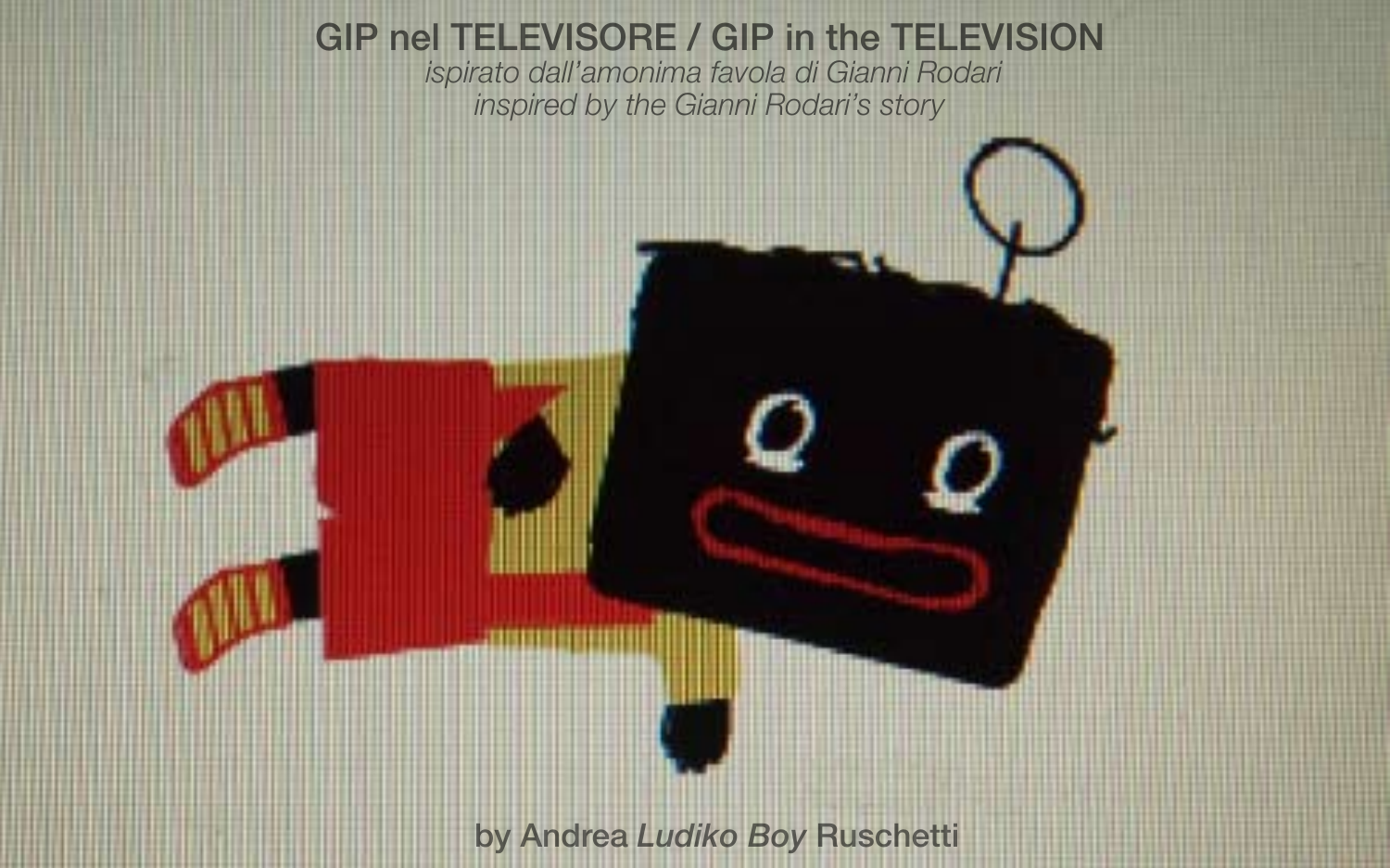

8 Mar, 2010. GIP si ritrova nel Grande Fratello poco prima della finale. In Italia si conclude la decima edizione dopo oltre 130 gg di "reclusione"…GIP non si spiega come i concorrenti abbiano potuto rimanere rinchiusi nella televisione per così tanto tempo…ma sopratutto non si capacità che lo abbiano fatto di loro iniziativa…non per punizione o coercizione, nè per sbaglio…almeno loro da stasera saranno tutti liberi, GIP è nel televisore dal 18 Gennaio 1963..imbattibile!

*Gip appears in occasion of the final day of the BigBrother. In Italy this is the edition numer 10!. It is finishing after 130 days of seclusion.. GIP can't understand how the competitors could resist so long…GIP can even not realise how they should decide by themselves to do it..not obliged, not even due to a punishment or to a mistake…but finally tonight all of them will be released, while GIP has been inside the Television since the 18th of Jan 1963.. simply incomparable!*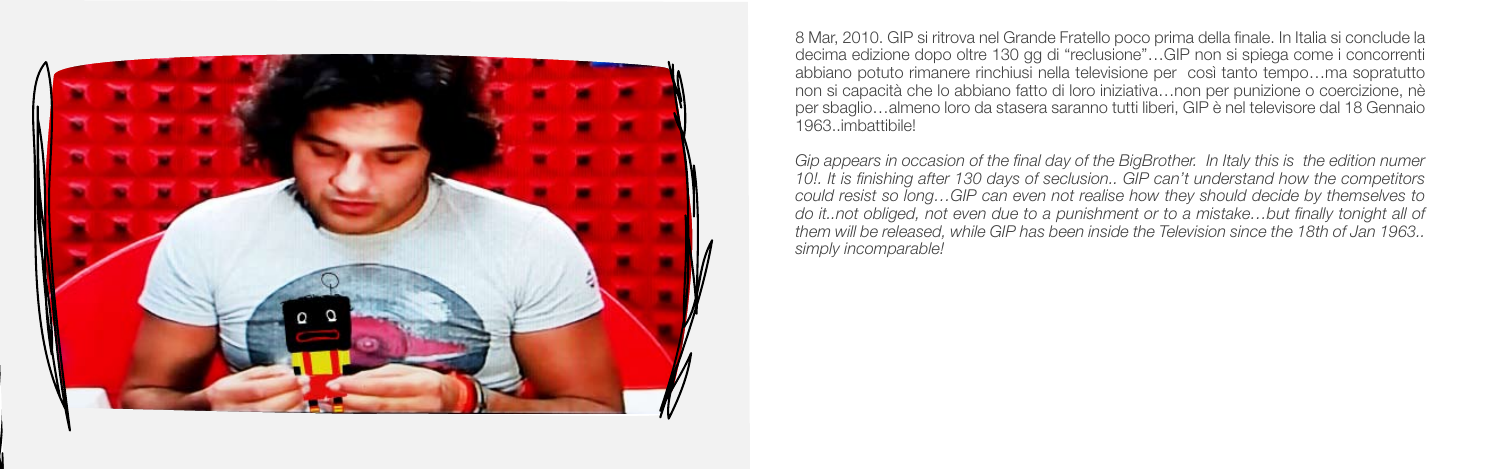

Gip nel televisore adora i quiz televisivi. Dal 1963 ne ha visti tantissimi, tantisimi concorrenti, tantissimi soldi vinti, molti di più però i soldi non vinti….Gip credeva che la televisione fosse molto generosa a mettere in palio così tanti soldi..ma poi ha saputo che i soldi in palio sono raccolti da chi vuole far vedere nel televisore i suoi prodotti..i prodotti devono pagare per apparire in televisione?..mentre le persone che incontra nel televisore sono tutte pagate..o possono comunque vincere tanti soldi..Gip nel televisore non sopporta i quiz televisivi…

*Gip in the TV set adores quiz shows. Since 1963 he's seen them all, so many players, so much money won, so much money that was never won… Gip thought television was soo generous to give so much money away like that… but then he was informed that the prize money was being given by the people who wanted to show their proucts on TV… do products have to pay to be on TV? … and are the people he meets in the TV all paid to be there? …or can they win a lot of money, anyway? Gip in the Tv set can't stand quiz shows eventually…*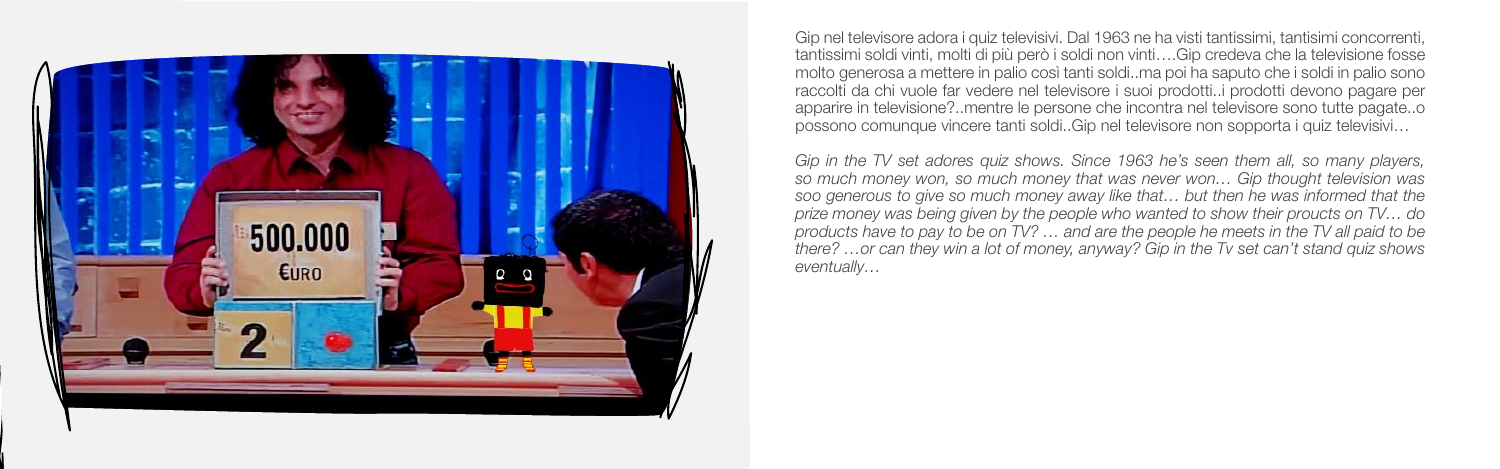

Gip nel televisore è apparso in numerosi Talkshow ma non è mai riuscito a parlare….tante persone, troppi personaggi, troppe storie, molte inventate..ognuno parla parla e nessuno ascolta…basta parlare, esprimere un'opinione o contraddire qualcun'altro…e si parla e si parla e non si ascolta. …chi fa domande è interessato alle risposte? o pensa solo alla domanda successiva? Gip comunque crede di non avere nulla di così interessante da dire in televisone ..ma quando il suo amico David gli ha passato il microfono qualcosa ha dovuto proprio dirlo : "perdindirindina"

*Gip in the TV set appeared in a number of talk shows, but never made it to say a word… too many people, too many opinion-makers, too many made up stories… they all talk and no one listens… all you have to do there is talk, express your opinion or be against someone… and you talk and talk and never listen… is the one asking questions interested in the answers? Or is he/she already thinking about the next question? …is all that's being said on TV interesting? Gip doesn't think he has anything really interesting to say on TV… but he had to say something when his friend David passed him the mike, for heaven's sake: "oh, my goodness!"*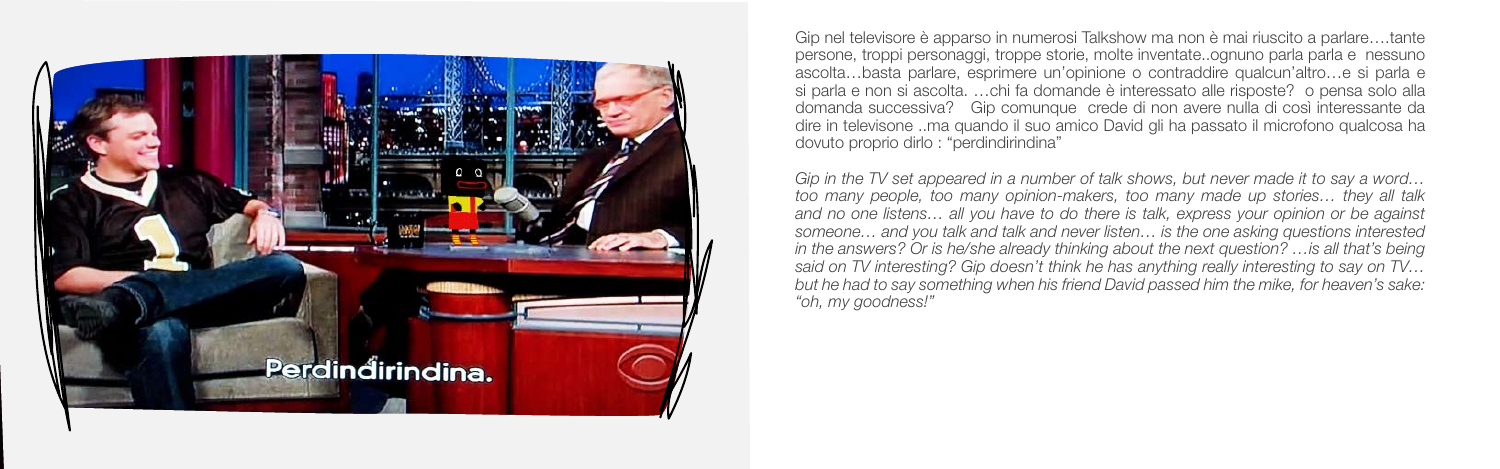

Gip nel televisore ogni volta che incontra il Papi si commuove. Lui ha fondato nel 1978 la televisione commerciale e da allora gli italiani hanno potuto iniziare il loro graduale appiattimento culturale….Italia: un popolo, come tanti, di telespettatori e impegnati consumatori , Gip è commosso…

Everytime Gip, on telly, meets "Papi", he gets emotional."Papi", the one who founded in 1978 commercial television…and from then on Italians started their gradual cultural regression…Italy: people, like many others, made of televiewers and zealous consumers, Gip is touched ..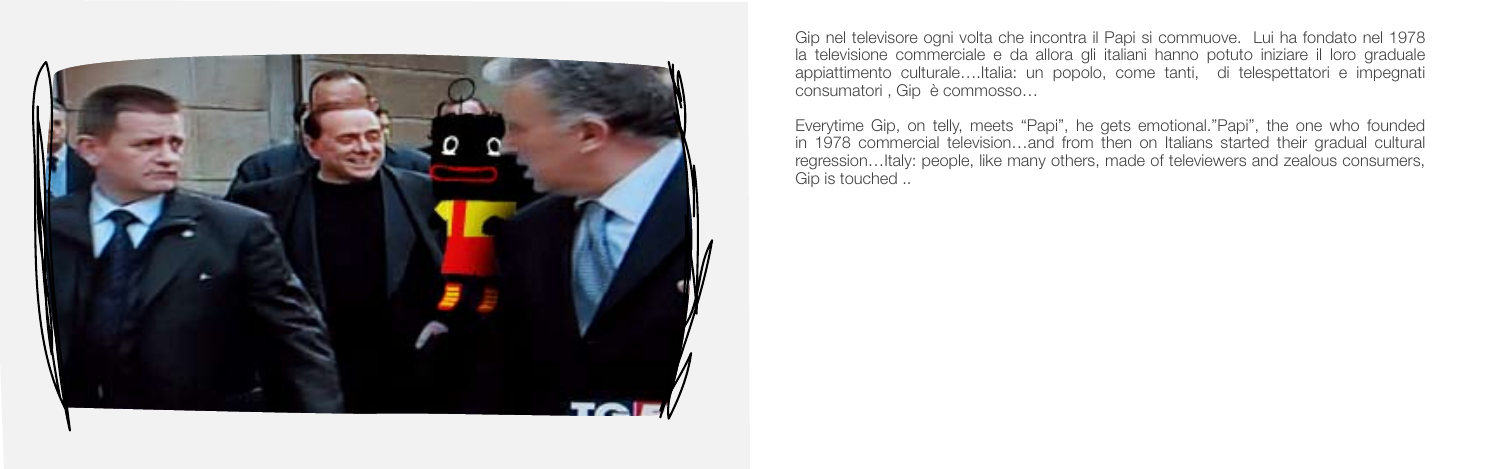

10 Mar, 2010 - GIP in replica - Gip, intrappolato nel televisore dal 1963, a volte si ritrova a vedere e rivedere le stesse cose, le stesse persone….questa è la sua amica Alba, la prima volta l'ha incontrata negli anni 80…e da allora ogni volta che la incontra lei è sempre bella e giovane uguale..solo un po' più gonfia, ma nei punti giusti…Gip ha il sospetto che la televisione non faccia invecchiare chi la fa, solo chi la guarda…d'altronde anche lui, da quando è nel televisore, è rimasto un bambino…

Gip rerun – Gip, trapped in a TV set since 1963 sometimes finds himself watching the same things over and over again, same things, same people… this is his friend Alba, they first met in the 80's… and each time he meets her she's always beautiful and young… maybe a bit inflated, but in the right spots… Gip is suspecting that TV doesn't let you grow old if you make it, only if you're the one to watch it…after all, even him, living in a TV set is still a child…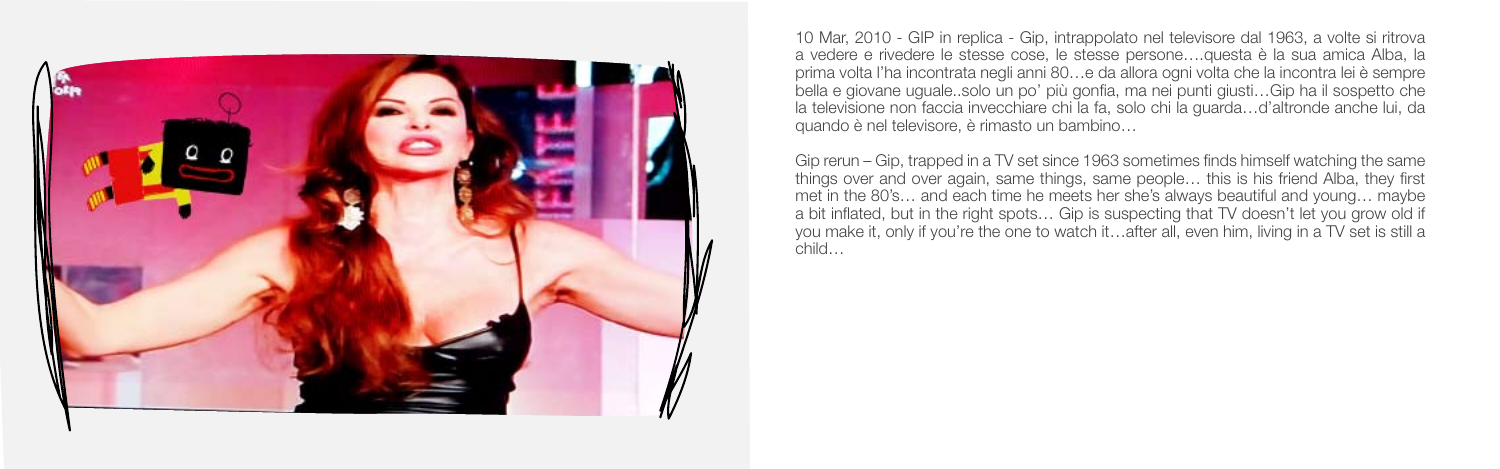

Gip nel televisore si ricorda benissimo il giorno in cui in America veniva lanciato il canalemusicale MTV. Era il 1º agosto 1981e Il primo video trasmesso fu Video Killed the Radio Star dei Buggles. Gip per anni non vedeva l'ora di apparire sulle frequenze di MTV… rimaneva ipnotizzato di fronte a tutta quella bella musica da guardare….ma poi ha cominciato a vedere immagini che con la musica non c'entravano poi molto… non esiste della musica "volgare", ma le immagini che la accompagnano possono esserlo eccome. …forse la musica dovrebbe abbandonare il video… ma forse certa musica, come Gip, è intrappolata nel televisore..

*Gip on telly very well remembers the launching day of the America music channel MTV.It was the 1st of August 1981 and the first video was Video Killed the Radio Stars from the Buggles. For years Gip was so eager to appear on the MTV frequencies…he was like, hypnotized in*  front of that great music to watch....but then, images that with the music didn't really have *much to do started to show up.. music does not lapse into vulgarity , but the images that go with it often do…maybe music should drop videos…but, maybe, some music is trapped on telly..like Gip is..*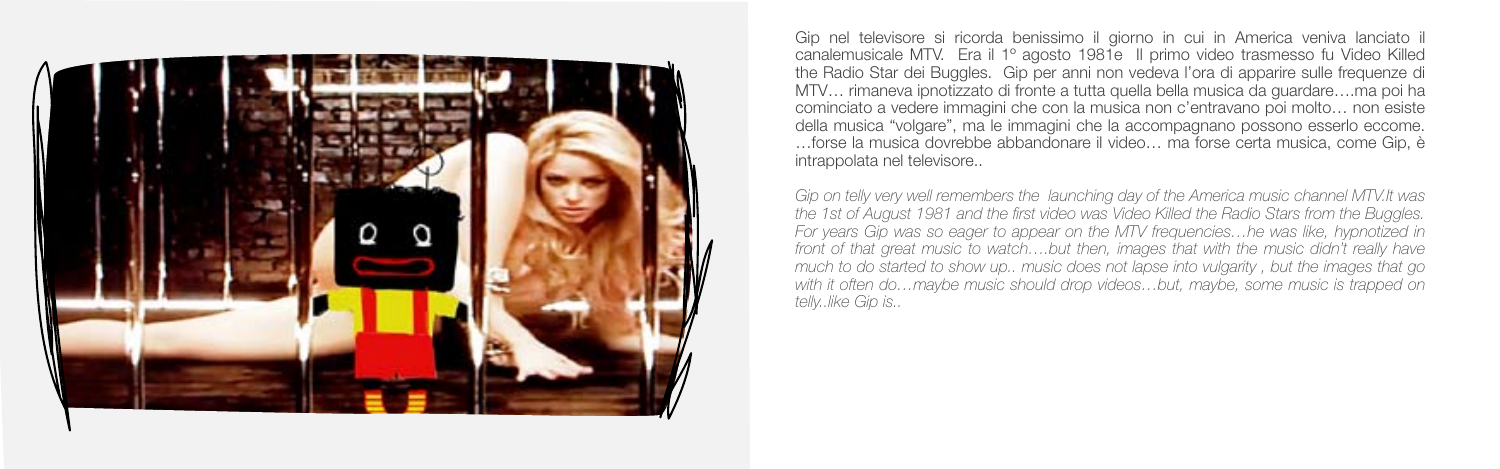

7 Mar 2010 -Gip si ritrova in onda proprio mentre Benedetto XVI rivolge un ringraziamento al sottosegretario e capo dipartimento della Protezione Civile Mr.Guido Bertolaso. "La ringrazio per tutto quello che fa". Gip era felice di essere di fronte a due personalità cosi importanti per il paese..Gip era felice perchè di fronte a due personalità così importanti per il paese bisogna essere felici..Gip era felice che Bertolaso è indagato per corruzione…Gip è felice che il Papa non può essere indagato per niente…Gip è felice che il Papa invece può ringraziare gli indagati…quanta grazia, quanta graditudine…

*Gip finds himself on air right when Pope Benedetto XVI thanks the deputy leader and head of the Department of Civil Defense Mr. Guido Bertolaso. "I'm thanking you for all I are doing". Gip was so happy to be near two such preminent personalities for the country. Gip was happy because in front of two personalities so important to the country you have to be so happy .. Gip was happy that Bertolaso is under investigation for corruption ... Gip is happy that the pope can not be investigated for anything ... Gip is happy that the Pope may instead thank suspects ... how gracefully, how graditudine ...*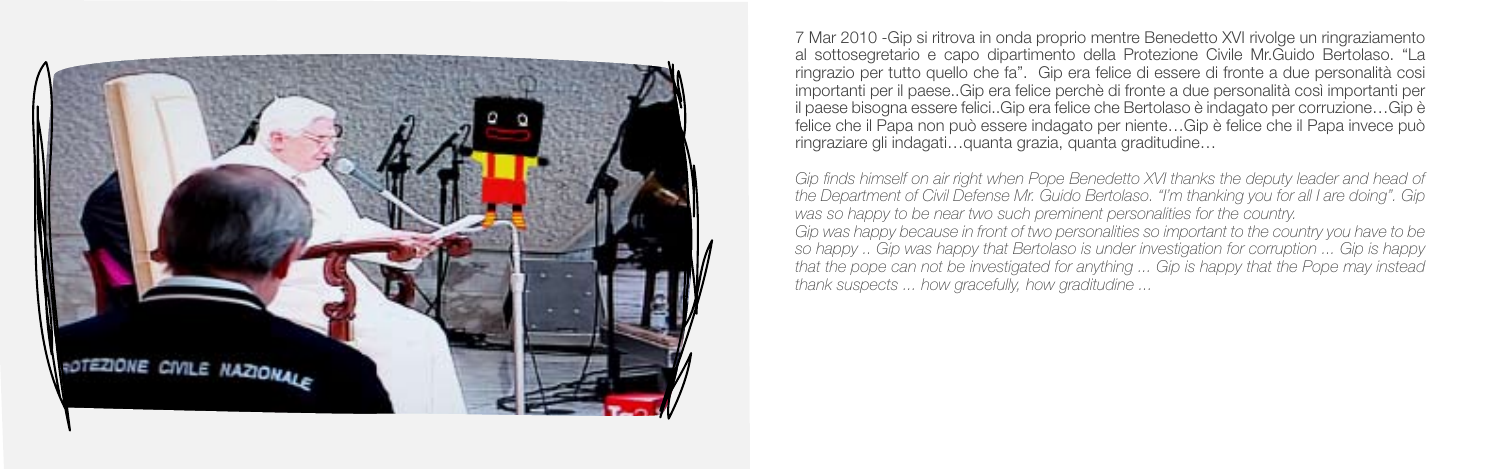

30 Marzo 2010. Gip è disperatooo…Aldo Busi ha rotto la televisione….forse finalmente GIP potrà tornare nel mondo reale dopo quasi 50 anni di prigionia televisiva …GIP è disperatamente felice:

"Il reality si fonda sul vuoto del senso e della forma, sulla quotidianità imprevedibile proprio perché senza disegno. L'identificazione dello spettatore non è sollecitata su una storia, ma sull'attesa inerte di storie potenziali: i personaggi non devono mai sapere se i loro sentimenti sono veri o finti. Busi, da vero romanziere, si è ribellato al ruolo passivo. Gli autori si sono trovati a gestire qualcuno che li esautorava. Questa è stata la vera trasgressione di Busi, non le parole sull'omofobia del papa o la battuta sulle tette della Venier. La sua figura di esteta decadente o di capro espiatorio poteva funzionare per gli autori, se lui si fosse lasciato scrivere da loro; ma Busi ha rotto il giocattolo." Walter Siti per "la Stampa"

*Gip is desperate… Aldo Busi broke the TV set… maybe now GIP will be able to finally go back to the real world after almost 50 years spent in TV detention… GIP is now desperately happy:* 

*"The reality show concept is based on the void in sense and form, on the unpredictable everyday moments right because all this has no script. The audience identification process is not stimulated by a story, yet by the inactive wait for potential stories: the characters must never know whether their feelings are real or fake. Aldo Busi, as the real novelist he is, refused such a passive role. The authors found themselves having to face someone who wasn't recognizing their power. This is Busi's real challenge, not his comments on the Pope's homophobia or his joke on Mara Venier's boobs. His character of a decadent aesthete or scapegoat may have worked for the authors, if he had let them author him, but he broke the toy". –Walter Siti, La Stampa newspaper.*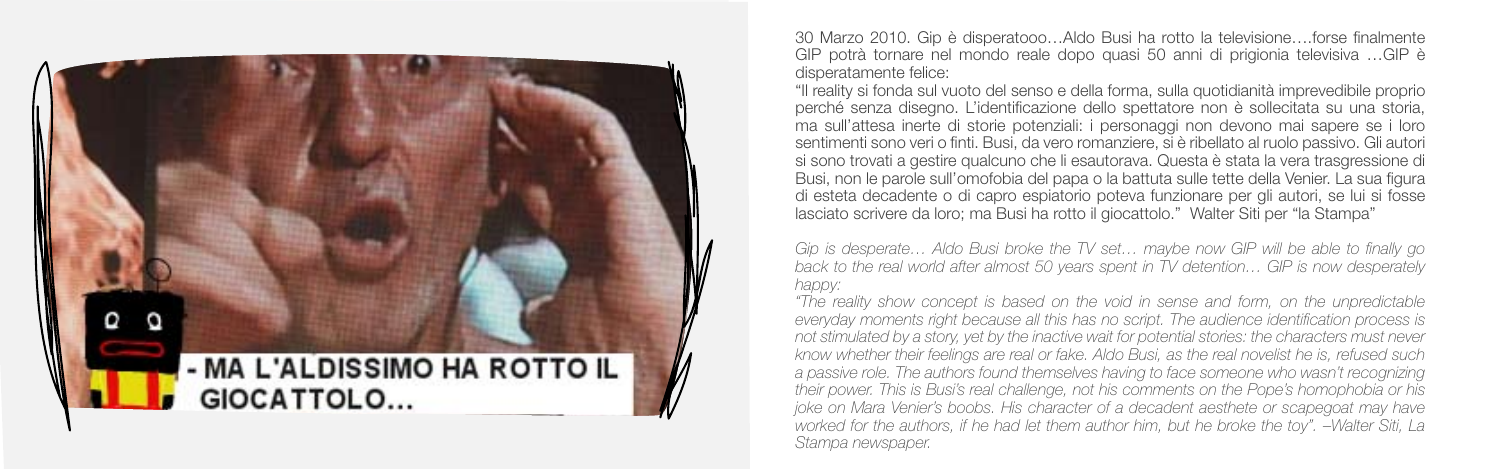

News dal mondo in tutto il mondo: "Afghanistan:attentato, un italiano morto in un attacco suicida nella zona frequentata dagli stranieri". Gip nel televisore ascolta tanti notiziari italiani.. ma non capisce perchè riportano news dal mondo solo se c'è traccia di almeno un italiano, meglio se morto.

*News from the world around the world: "Afghanistan: attack, an Italian who died in a suicide attack in the area frequented by foreigners." Gip in the Television watches at the Italian television and he does not understand why they report news from the world only if there is trace of at least one Italian, preferably dead.*